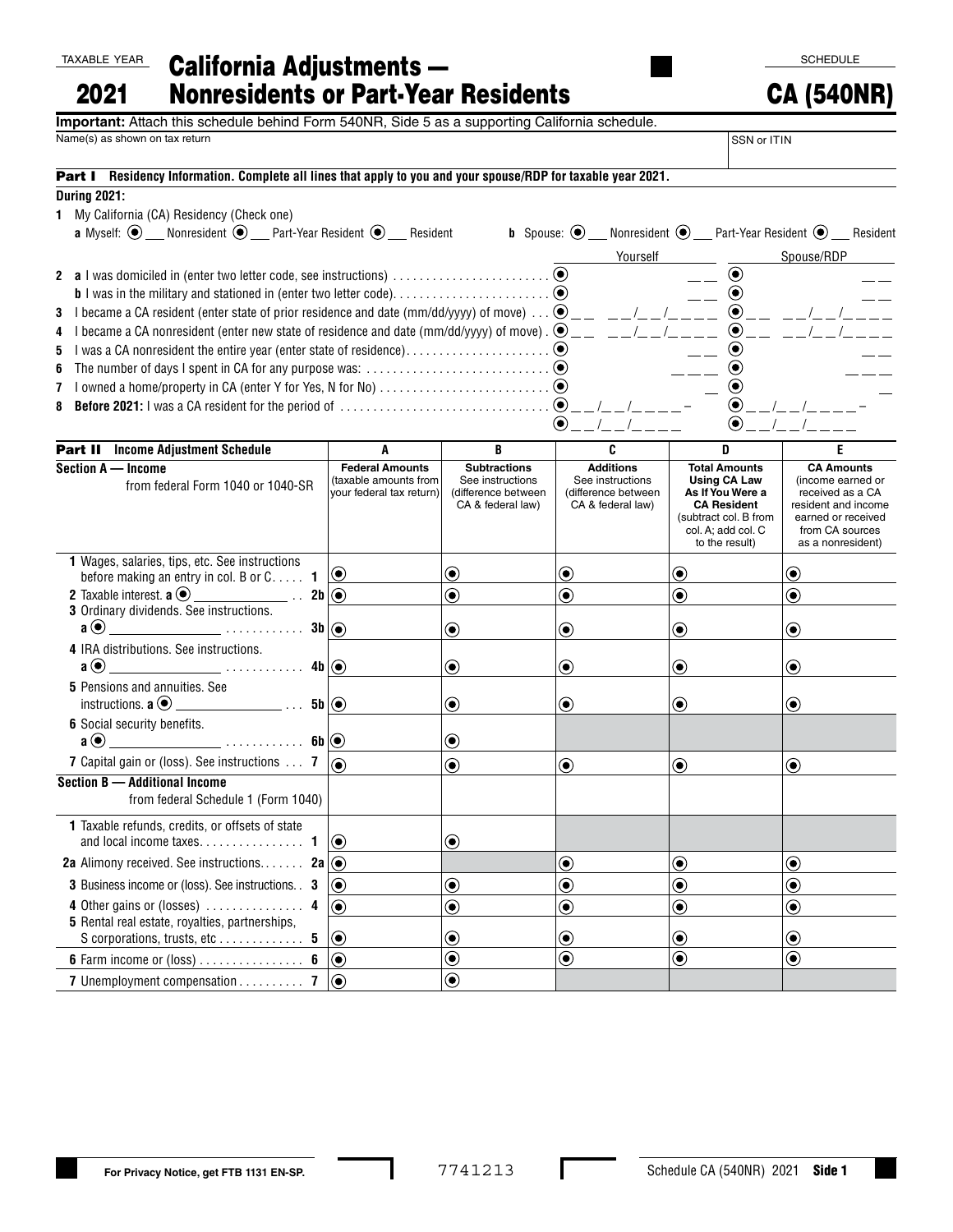

|                                            |              |                                                                                                                                                                                                               |                                                                                     | A                                                                                | B                                                                                                                                                      | C                                                                                                                                               | D                           | E                               |
|--------------------------------------------|--------------|---------------------------------------------------------------------------------------------------------------------------------------------------------------------------------------------------------------|-------------------------------------------------------------------------------------|----------------------------------------------------------------------------------|--------------------------------------------------------------------------------------------------------------------------------------------------------|-------------------------------------------------------------------------------------------------------------------------------------------------|-----------------------------|---------------------------------|
| Section B - Additional Income<br>Continued |              | <b>Federal Amounts</b><br>(taxable amounts from<br>your federal tax return)                                                                                                                                   | <b>Subtractions</b><br>See instructions<br>(difference between<br>CA & federal law) | <b>Additions</b><br>See instructions<br>(difference between<br>CA & federal law) | <b>Total Amounts</b><br><b>Using CA Law</b><br>As If You Were a<br><b>CA Resident</b><br>(subtract col. B from<br>col. A; add col. C<br>to the result) | <b>CA Amounts</b><br>(income earned or<br>received as a CA<br>resident and income<br>earned or received<br>from CA sources<br>as a nonresident) |                             |                                 |
| 8                                          | a            | Other income:<br>Federal net operating loss                                                                                                                                                                   | 8а                                                                                  | $\boldsymbol{\odot}$                                                             |                                                                                                                                                        | $\bf \odot$                                                                                                                                     | $\boldsymbol{\odot}$        | $\boldsymbol{\copyright}$       |
|                                            | b            | Gambling income                                                                                                                                                                                               | -8b                                                                                 | $\boldsymbol{\copyright}$                                                        | $\bf \odot$                                                                                                                                            |                                                                                                                                                 | $\textcolor{blue}{\bullet}$ | $\textcolor{blue}{\bullet}$     |
|                                            | C            | Cancellation of debt $\ldots$ , $\ldots$ , $\ldots$                                                                                                                                                           | 8c                                                                                  | $\textcolor{blue}{\bullet}$                                                      |                                                                                                                                                        | $\textcolor{blue}{\bullet}$                                                                                                                     | $\textcolor{blue}{\bullet}$ | $\textcolor{blue}{\bullet}$     |
|                                            | d<br>6       | Foreign earned income exclusion<br>from federal Form 2555<br>Taxable Health Savings Account                                                                                                                   | 8d                                                                                  | $\boldsymbol{\odot}$                                                             |                                                                                                                                                        | $\textcolor{blue}{\bullet}$                                                                                                                     | $\boldsymbol{\copyright}$   | $\textcolor{blue}{\bullet}$     |
|                                            |              | $distri$ bution $\ldots \ldots \ldots \ldots \ldots \ldots$                                                                                                                                                   | 8e                                                                                  | $\boldsymbol{\odot}$                                                             | $\textcolor{blue}{\bullet}$                                                                                                                            |                                                                                                                                                 |                             |                                 |
|                                            |              | Alaska Permanent Fund dividends                                                                                                                                                                               | -8f                                                                                 | $\boldsymbol{\odot}$                                                             |                                                                                                                                                        |                                                                                                                                                 | $\textcolor{blue}{\bullet}$ | $\textcolor{blue}{\bullet}$     |
|                                            | g            | Jury duty pay                                                                                                                                                                                                 | 8g                                                                                  | $\textcolor{blue}{\bullet}$                                                      |                                                                                                                                                        |                                                                                                                                                 | $\textcolor{blue}{\bullet}$ | $\textcolor{blue}{\bullet}$     |
|                                            |              |                                                                                                                                                                                                               | 8h                                                                                  | $\textcolor{blue}{\bullet}$                                                      |                                                                                                                                                        |                                                                                                                                                 | $\textcolor{blue}{\bullet}$ | $\textcircled{\small{\bullet}}$ |
|                                            |              | Activity not engaged in for profit income 8i                                                                                                                                                                  |                                                                                     | $\textcolor{blue}{\bullet}$                                                      |                                                                                                                                                        |                                                                                                                                                 | $\textcolor{blue}{\bullet}$ | $\textcolor{blue}{\bullet}$     |
|                                            | k            | Stock options $\dots \dots \dots \dots \dots$<br>Income from the rental of personal<br>property if you engaged in the rental for                                                                              |                                                                                     | $\bf \odot$                                                                      |                                                                                                                                                        |                                                                                                                                                 | $\textcolor{blue}{\bullet}$ | $\textcolor{blue}{\bullet}$     |
|                                            |              | profit but were not in the business of<br>renting such property<br>Olympic and Paralympic medals and                                                                                                          | 8k                                                                                  | $\boldsymbol{\odot}$                                                             |                                                                                                                                                        |                                                                                                                                                 | $\boldsymbol{\odot}$        | $\boldsymbol{\odot}$            |
|                                            |              | USOC prize money                                                                                                                                                                                              | 81                                                                                  | $\boldsymbol{\odot}$                                                             |                                                                                                                                                        |                                                                                                                                                 | $\left( \bullet \right)$    | ◉                               |
|                                            | m            | IRC Section 951(a) inclusion                                                                                                                                                                                  | 8m                                                                                  | $\boldsymbol{\odot}$                                                             | $\textcolor{blue}{\bullet}$                                                                                                                            |                                                                                                                                                 |                             |                                 |
|                                            | n<br>0       | IRC Section $951A(a)$ inclusion $\ldots$ .<br>IRC Section 461(I) excess business                                                                                                                              | 8n<br>80                                                                            | $\textcolor{blue}{\bullet}$<br>$\boldsymbol{\odot}$                              | $\textcolor{blue}{\bullet}$                                                                                                                            | $\textcolor{blue}{\bullet}$                                                                                                                     | $\textcolor{blue}{\bullet}$ | $\boldsymbol{\copyright}$       |
|                                            | D            | loss adjustment<br>Taxable distributions from an ABLE                                                                                                                                                         | 8p                                                                                  | $\boldsymbol{\odot}$                                                             |                                                                                                                                                        |                                                                                                                                                 | $\boldsymbol{\odot}$        | $\bf \odot$                     |
|                                            | z            | Other income. List type and amount.                                                                                                                                                                           |                                                                                     |                                                                                  |                                                                                                                                                        |                                                                                                                                                 |                             |                                 |
|                                            | $\bigcirc$   |                                                                                                                                                                                                               | 8z                                                                                  | $\textcolor{blue}{\bullet}$                                                      | $\boldsymbol{\copyright}$                                                                                                                              | $\textcolor{blue}{\bullet}$                                                                                                                     | $\textcolor{blue}{\bullet}$ | $\boldsymbol{\copyright}$       |
| 9                                          | $\mathbf{a}$ | Total other income. Add lines 8a                                                                                                                                                                              | 9a                                                                                  | $\boldsymbol{\odot}$                                                             | $\textcolor{blue}{\bullet}$                                                                                                                            | $\boldsymbol{\odot}$                                                                                                                            | $\boldsymbol{\odot}$        | $\textcolor{blue}{\bullet}$     |
|                                            | b1           | Disaster loss deduction from form<br>FTB 3805V 9b1                                                                                                                                                            |                                                                                     |                                                                                  | ◉                                                                                                                                                      |                                                                                                                                                 | $(\bullet)$                 | ◉                               |
|                                            | b2 -         | NOL deduction from form                                                                                                                                                                                       | 9b2                                                                                 |                                                                                  | $\textcolor{blue}{\bullet}$                                                                                                                            |                                                                                                                                                 | $\textcolor{blue}{\bullet}$ | $\textcircled{\small\bullet}$   |
|                                            | b3           | NOL from form FTB 3805Z,<br>FTB 3807, or FTB 3809                                                                                                                                                             | 9 <sub>b3</sub>                                                                     |                                                                                  | $\textcolor{blue}{\bullet}$                                                                                                                            |                                                                                                                                                 | $\boldsymbol{\odot}$        | $\textcolor{blue}{\bullet}$     |
|                                            |              | <b>b4</b> Student loan discharged due to<br>closure of a for-profit school $\dots$ .                                                                                                                          | $9b4$ $\odot$                                                                       |                                                                                  | $\boldsymbol{\odot}$                                                                                                                                   |                                                                                                                                                 | $\bf \odot$                 | $\bf \odot$                     |
| 10                                         |              | Total. Combine Section A, line 1 through<br>line 7, and Section B, line 1 through<br>line 7, line 9a and line 9b1 through line 9b4<br>(as applicable) in each column.<br>See instructions. Go to Section C 10 |                                                                                     | $\circledbullet$                                                                 | $\bf{(\bullet)}$                                                                                                                                       | $\circledbullet$                                                                                                                                | $\circledbullet$            | $\circledbullet$                |

 $\mathbf{I}$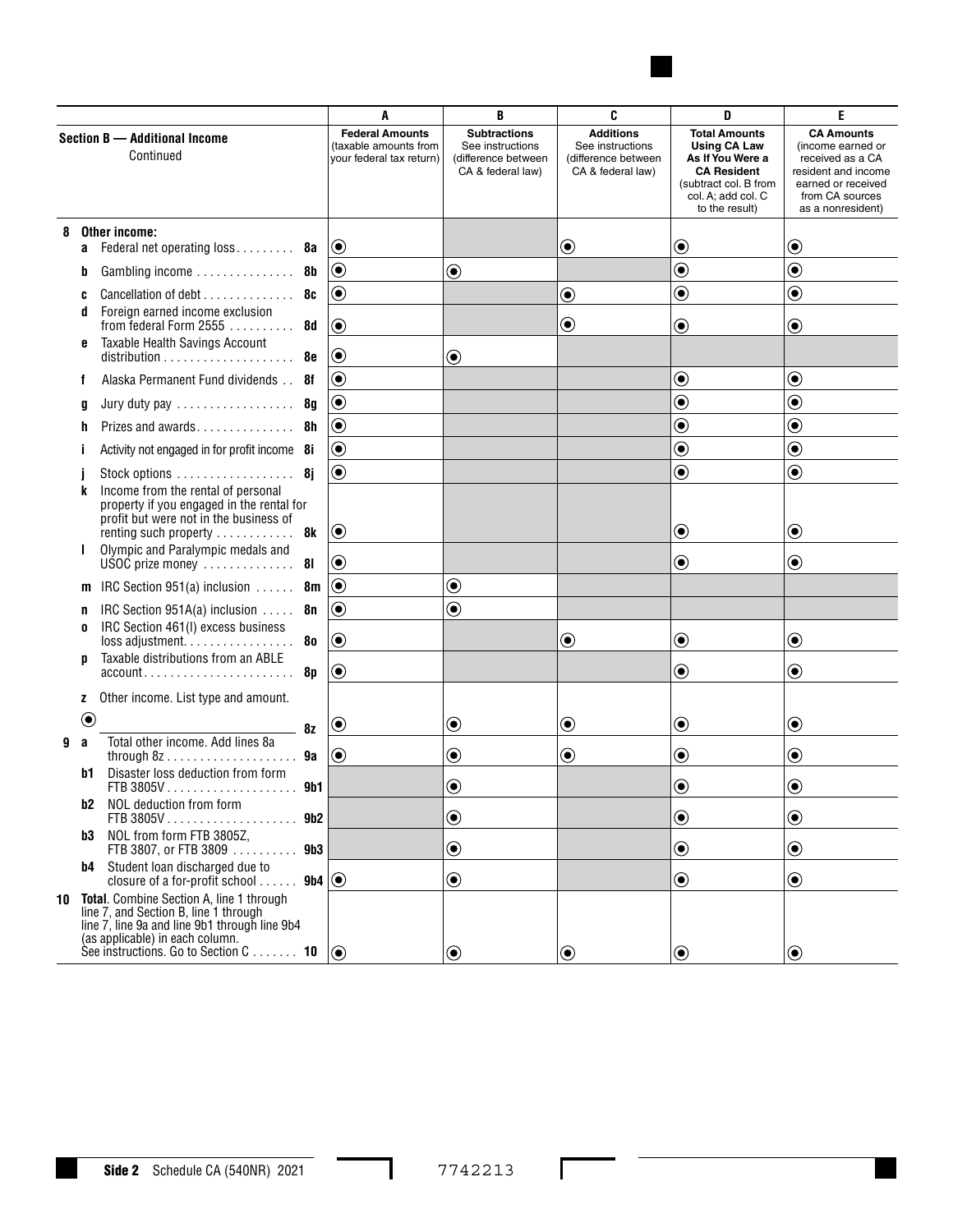

|                                                                                                                                                | A                                                                           | B                                                                                   | C                                                                                | D                                                                                                              | E                                                                                                       |
|------------------------------------------------------------------------------------------------------------------------------------------------|-----------------------------------------------------------------------------|-------------------------------------------------------------------------------------|----------------------------------------------------------------------------------|----------------------------------------------------------------------------------------------------------------|---------------------------------------------------------------------------------------------------------|
| Section C - Adjustments to Income<br>from federal Schedule 1 (Form 1040)                                                                       | <b>Federal Amounts</b><br>(taxable amounts from<br>your federal tax return) | <b>Subtractions</b><br>See instructions<br>(difference between<br>CA & federal law) | <b>Additions</b><br>See instructions<br>(difference between<br>CA & federal law) | <b>Total Amounts</b><br><b>Using CA Law</b><br>As If You Were a<br><b>CA Resident</b><br>(subtract col. B from | <b>CA Amounts</b><br>(income earned or<br>received as a CA<br>resident and income<br>earned or received |
|                                                                                                                                                |                                                                             |                                                                                     |                                                                                  | col. A; add col. C<br>to the result)                                                                           | from CA sources<br>as a nonresident)                                                                    |
| 11 Educator expenses11 $\circ$                                                                                                                 |                                                                             | $\textcolor{blue}{\bullet}$                                                         |                                                                                  |                                                                                                                |                                                                                                         |
| <b>12</b> Certain business expenses of reservists,<br>performing artists, and fee-basis                                                        |                                                                             | $\textcolor{blue}{\bullet}$                                                         | ◉                                                                                | ◉                                                                                                              | $\boldsymbol{\odot}$                                                                                    |
| <b>13</b> Health savings account deduction $\dots \dots \dots$ 13 $\textcircled{\bullet}$                                                      |                                                                             | $\textcolor{blue}{\bullet}$                                                         |                                                                                  |                                                                                                                |                                                                                                         |
| 14 Moving expenses. Attach form FTB 3913.                                                                                                      |                                                                             |                                                                                     | $\textcolor{blue}{\bullet}$                                                      | $\textcolor{blue}{\bullet}$                                                                                    | $\boldsymbol{\odot}$                                                                                    |
| 15 Deductible part of self-employment tax.                                                                                                     |                                                                             | $\bigcirc$                                                                          |                                                                                  | ◉                                                                                                              | $\bf{(\bullet)}$                                                                                        |
| <b>16</b> Self-employed SEP, SIMPLE, and                                                                                                       |                                                                             |                                                                                     |                                                                                  | ◉                                                                                                              | $\boldsymbol{\copyright}$                                                                               |
| 17 Self-employed health insurance deduction.                                                                                                   |                                                                             | $\textcolor{blue}{\bullet}$                                                         |                                                                                  | ◉                                                                                                              | $\boldsymbol{\odot}$                                                                                    |
| <b>18</b> Penalty on early withdrawal of savings $\dots$ 18 $\circ$<br><b>19a</b> Alimony paid. <b>b</b> Enter recipient's:                    |                                                                             |                                                                                     |                                                                                  | $\bf \widehat{\bullet}$                                                                                        | $\textcolor{blue}{\bullet}$                                                                             |
| $SSN$ $\odot$ _ _ _ _ _ _ _ _ _ _ _ _ _ _ _                                                                                                    |                                                                             |                                                                                     |                                                                                  |                                                                                                                |                                                                                                         |
| 19a $\circ$                                                                                                                                    |                                                                             | $\textcircled{\textcirc}$                                                           | ◉<br>$\textcolor{blue}{\bullet}$                                                 | $\boldsymbol{\odot}$<br>$\textcolor{blue}{\bullet}$                                                            | $\boldsymbol{\odot}$                                                                                    |
| 20 IRA deduction $\ldots \ldots \ldots \ldots \ldots \ldots \ldots$ 20 $\circledast$<br>21 Student loan interest deduction 21 $\circledcirc$   |                                                                             |                                                                                     | $\bf \widehat{\bullet}$                                                          | $\bf \widehat{\bullet}$                                                                                        | $\bf{(\bullet)}$<br>$\textcolor{blue}{\bullet}$                                                         |
| 22 Reserved for future use 22                                                                                                                  |                                                                             |                                                                                     |                                                                                  |                                                                                                                |                                                                                                         |
| <b>23</b> Archer MSA deduction $\dots\dots\dots\dots$ <b>23 <math>\circledcirc</math></b>                                                      |                                                                             |                                                                                     |                                                                                  | $\textcolor{blue}{\bullet}$                                                                                    | $\textcolor{blue}{\bullet}$                                                                             |
| 24 Other adjustments:                                                                                                                          |                                                                             |                                                                                     |                                                                                  |                                                                                                                |                                                                                                         |
| <b>a</b> Jury duty pay 24a $\odot$<br>Deductible expenses related to income<br>b                                                               |                                                                             |                                                                                     |                                                                                  | $\textcolor{blue}{\bullet}$                                                                                    | $\boldsymbol{\odot}$                                                                                    |
| reported on line 8k from the rental<br>of personal property engaged in for<br>24b                                                              |                                                                             | $\textcolor{blue}{\bullet}$                                                         | $\boldsymbol{\odot}$                                                             | $\boldsymbol{\odot}$                                                                                           | $\bf{O}$                                                                                                |
| Nontaxable amount of the value of<br>c                                                                                                         |                                                                             |                                                                                     |                                                                                  |                                                                                                                |                                                                                                         |
| Olympic and Paralympic medals and<br>USOC prize money reported on line 8I<br>$24c$ $\odot$                                                     |                                                                             | $\textcolor{blue}{\bullet}$                                                         |                                                                                  |                                                                                                                |                                                                                                         |
| Reforestation amortization and<br>d<br>$expenses. \ldots \ldots \ldots \ldots \ldots \ldots 24d)$                                              |                                                                             | $\textcolor{blue}{\bullet}$                                                         |                                                                                  | ◉                                                                                                              | $\boldsymbol{\odot}$                                                                                    |
| Repayment of supplemental<br>e<br>unemployment benefits under the Trade                                                                        |                                                                             |                                                                                     |                                                                                  |                                                                                                                |                                                                                                         |
| Contributions to IRC<br>f                                                                                                                      |                                                                             |                                                                                     |                                                                                  | $\textcolor{blue}{\bullet}$                                                                                    | $\textcolor{blue}{\bullet}$                                                                             |
| Section 501(c)(18)(D) pension plans. 24f $\bigcirc$                                                                                            |                                                                             | $\textcolor{blue}{\bullet}$                                                         | $\textcolor{blue}{\bullet}$                                                      | $\textcolor{blue}{\bullet}$                                                                                    | $\textcolor{blue}{\bullet}$                                                                             |
| Contributions by certain chaplains to<br>a<br>24g<br>IRC Section $403(b)$ plans $\ldots$                                                       |                                                                             | $\textcolor{blue}{\bullet}$                                                         | $\textcolor{blue}{\bullet}$                                                      | $\textcolor{blue}{\bullet}$                                                                                    | $\boldsymbol{\copyright}$                                                                               |
| Attorney fees and court costs for<br>h.<br>actions involving certain unlawful<br>$24h$ $\odot$<br>discrimination claims $\ldots \ldots \ldots$ |                                                                             |                                                                                     |                                                                                  | $\textcolor{blue}{\bullet}$                                                                                    | $\boldsymbol{\odot}$                                                                                    |
| Attorney fees and court costs you paid in<br>connection with an award from the IRS for<br>information you provided that helped the             |                                                                             |                                                                                     |                                                                                  |                                                                                                                |                                                                                                         |
| IRS detect tax law violations  24i $\circledcirc$<br>Housing deduction from federal                                                            |                                                                             | $\textcircled{\textcolor{white}{\bullet}}$                                          |                                                                                  |                                                                                                                |                                                                                                         |
| 24j $ $<br>Form 2555<br>k Excess deductions of IRC Section 67(e)                                                                               |                                                                             | $\textcolor{blue}{\bullet}$                                                         |                                                                                  |                                                                                                                |                                                                                                         |
| expenses from federal Schedule K-1                                                                                                             |                                                                             | $\textcolor{blue}{\bullet}$                                                         |                                                                                  |                                                                                                                |                                                                                                         |
| Other adjustments. List type and amount.<br>z                                                                                                  |                                                                             |                                                                                     |                                                                                  |                                                                                                                |                                                                                                         |
| $\bigcirc$<br>24z $ $                                                                                                                          |                                                                             | $\textcolor{blue}{\bullet}$                                                         | $\odot$                                                                          | $\textcircled{\small{\bullet}}$                                                                                | $\textcircled{\textcolor{white}{\bullet}}$                                                              |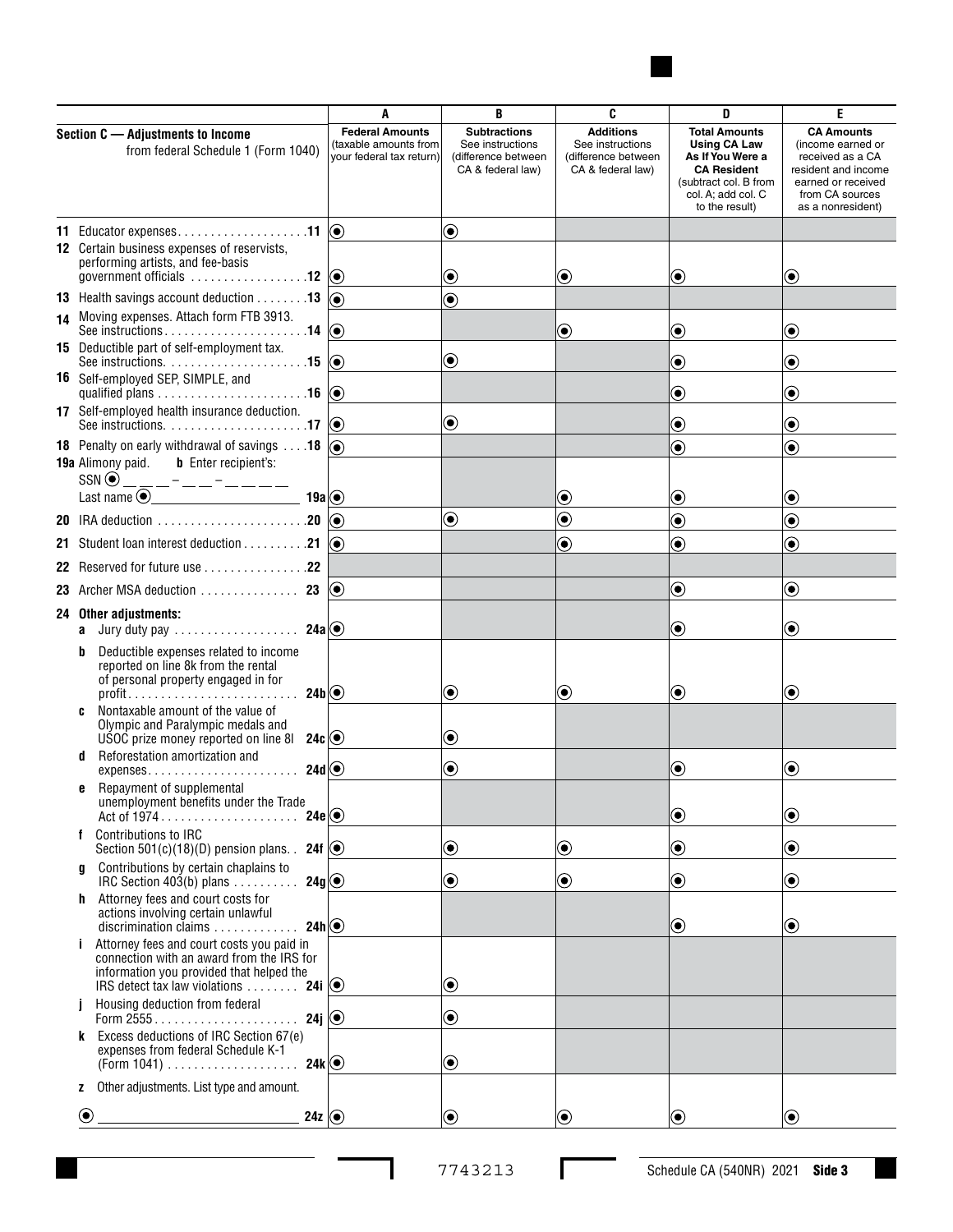

|                                                                              |                                                                                                                      | A                                                                           | B                                                                                   | C                                                                                | D                                                                                                                                                      | E                                                                                                                                               |
|------------------------------------------------------------------------------|----------------------------------------------------------------------------------------------------------------------|-----------------------------------------------------------------------------|-------------------------------------------------------------------------------------|----------------------------------------------------------------------------------|--------------------------------------------------------------------------------------------------------------------------------------------------------|-------------------------------------------------------------------------------------------------------------------------------------------------|
|                                                                              | Section C - Adjustments to Income<br>Continued                                                                       | <b>Federal Amounts</b><br>(taxable amounts from<br>your federal tax return) | <b>Subtractions</b><br>See instructions<br>(difference between<br>CA & federal law) | <b>Additions</b><br>See instructions<br>(difference between<br>CA & federal law) | <b>Total Amounts</b><br><b>Using CA Law</b><br>As If You Were a<br><b>CA Resident</b><br>(subtract col. B from<br>col. A; add col. C<br>to the result) | <b>CA Amounts</b><br>(income earned or<br>received as a CA<br>resident and income<br>earned or received<br>from CA sources<br>as a nonresident) |
|                                                                              | 25 Total other adjustments. Add lines 24a                                                                            | $\textcolor{blue}{\bullet}$                                                 | $\boldsymbol{\odot}$                                                                | $\boldsymbol{\odot}$                                                             | $\boldsymbol{\odot}$                                                                                                                                   | $\boldsymbol{\odot}$                                                                                                                            |
|                                                                              | 26 Add line 11 through line 23 and line 25 in<br>each column, A through E 26                                         | $\boldsymbol{\odot}$                                                        | $\boldsymbol{\odot}$                                                                | $\boldsymbol{\odot}$                                                             | $\textcolor{blue}{\bullet}$                                                                                                                            | $\textcolor{blue}{\bullet}$                                                                                                                     |
|                                                                              | 27 Total. Subtract line 26 from line 10 in each<br>column, A through E. See instructions. 27                         | $  \textcolor{teal}{\bullet}$                                               | $\bf \odot$                                                                         | $\bf \odot$                                                                      | $\textcolor{blue}{\bullet}$                                                                                                                            | $\bf{O}$                                                                                                                                        |
|                                                                              | <b>Part III</b> Adjustments to Federal Itemized Deductions                                                           |                                                                             |                                                                                     | <b>Federal Amounts</b><br>(from federal Schedule A                               | <b>Subtractions</b><br>B<br>See instructions                                                                                                           | <b>Additions</b><br>C<br>See instructions                                                                                                       |
|                                                                              | Check the box if you did NOT itemize for federal but will itemize for California $\odot$ $\Box$                      |                                                                             |                                                                                     | (Form 1040))                                                                     |                                                                                                                                                        |                                                                                                                                                 |
|                                                                              | <b>Medical and Dental Expenses</b> See instructions.                                                                 |                                                                             |                                                                                     |                                                                                  |                                                                                                                                                        |                                                                                                                                                 |
| 1                                                                            |                                                                                                                      |                                                                             | $\vert$ 1                                                                           |                                                                                  |                                                                                                                                                        |                                                                                                                                                 |
| 2                                                                            |                                                                                                                      |                                                                             | $\overline{2}$                                                                      |                                                                                  |                                                                                                                                                        |                                                                                                                                                 |
| 3                                                                            |                                                                                                                      |                                                                             | 3 <sup>1</sup>                                                                      |                                                                                  |                                                                                                                                                        |                                                                                                                                                 |
| 4                                                                            | Subtract line 3 from line 1. If line 3 is more than line 1, enter $0, \ldots, \ldots, \ldots, \ldots, 4 \vert \odot$ |                                                                             |                                                                                     |                                                                                  |                                                                                                                                                        | $\odot$                                                                                                                                         |
|                                                                              | <b>Taxes You Paid</b>                                                                                                |                                                                             |                                                                                     |                                                                                  |                                                                                                                                                        |                                                                                                                                                 |
|                                                                              |                                                                                                                      |                                                                             |                                                                                     |                                                                                  | $\bf \odot$                                                                                                                                            |                                                                                                                                                 |
| 5b                                                                           |                                                                                                                      |                                                                             |                                                                                     |                                                                                  |                                                                                                                                                        |                                                                                                                                                 |
| 5c                                                                           |                                                                                                                      |                                                                             |                                                                                     |                                                                                  |                                                                                                                                                        |                                                                                                                                                 |
| 5d                                                                           |                                                                                                                      |                                                                             |                                                                                     |                                                                                  |                                                                                                                                                        |                                                                                                                                                 |
|                                                                              | 5e Enter the smaller of line 5d or \$10,000 (\$5,000 if married filing separately) in column A                       |                                                                             |                                                                                     |                                                                                  |                                                                                                                                                        |                                                                                                                                                 |
|                                                                              |                                                                                                                      |                                                                             |                                                                                     |                                                                                  |                                                                                                                                                        |                                                                                                                                                 |
|                                                                              | Enter the difference from line 5d and line 5e, column A in line 5e, column C 5e $\circledcirc$                       |                                                                             |                                                                                     |                                                                                  | $\bf \odot$                                                                                                                                            | $\boldsymbol{\odot}$                                                                                                                            |
| 6                                                                            | ———————————————————— 6 ⊙<br>Other taxes. List type $\odot$                                                           |                                                                             |                                                                                     |                                                                                  | $\odot$                                                                                                                                                | $\textcolor{blue}{\bullet}$                                                                                                                     |
| $\mathbf{7}$                                                                 |                                                                                                                      |                                                                             |                                                                                     |                                                                                  | $\bf \bm{\odot}$                                                                                                                                       | $\bf{(\bullet)}$                                                                                                                                |
|                                                                              | <b>Interest You Paid</b>                                                                                             |                                                                             |                                                                                     |                                                                                  |                                                                                                                                                        |                                                                                                                                                 |
| 8a                                                                           | Home mortgage interest and points reported to you on federal Form 1098 8a $\circledcirc$                             |                                                                             |                                                                                     |                                                                                  |                                                                                                                                                        | $\odot$                                                                                                                                         |
| 8b                                                                           | Home mortgage interest not reported to you on federal Form 1098. 8b $\odot$                                          |                                                                             |                                                                                     |                                                                                  |                                                                                                                                                        | $\textcolor{blue}{\bullet}$                                                                                                                     |
| 8c                                                                           |                                                                                                                      |                                                                             |                                                                                     |                                                                                  |                                                                                                                                                        | $\textcolor{blue}{\bullet}$                                                                                                                     |
| 8d                                                                           |                                                                                                                      |                                                                             |                                                                                     |                                                                                  | $\textcircled{\small\bullet}$                                                                                                                          |                                                                                                                                                 |
| 8e                                                                           |                                                                                                                      |                                                                             |                                                                                     |                                                                                  | $\textcolor{blue}{\bullet}$                                                                                                                            | $\boldsymbol{\copyright}$                                                                                                                       |
| 9                                                                            |                                                                                                                      |                                                                             |                                                                                     |                                                                                  | $\bf \bm{\odot}$                                                                                                                                       | $\bf{(\bullet)}$                                                                                                                                |
| 10                                                                           |                                                                                                                      |                                                                             |                                                                                     |                                                                                  | $\bigcirc$                                                                                                                                             | $\odot$                                                                                                                                         |
|                                                                              | <b>Gifts to Charity</b>                                                                                              |                                                                             |                                                                                     |                                                                                  |                                                                                                                                                        |                                                                                                                                                 |
| 11                                                                           |                                                                                                                      |                                                                             |                                                                                     |                                                                                  | $\textcircled{\small\bullet}$                                                                                                                          | $\textcolor{blue}{\bullet}$                                                                                                                     |
| 12                                                                           |                                                                                                                      |                                                                             |                                                                                     |                                                                                  | $\circledbullet$                                                                                                                                       | $\bigcirc$                                                                                                                                      |
| 13                                                                           |                                                                                                                      |                                                                             |                                                                                     |                                                                                  | $\textcircled{\scriptsize\bullet}$                                                                                                                     | $\textcolor{blue}{\bullet}$                                                                                                                     |
| 14                                                                           |                                                                                                                      |                                                                             |                                                                                     |                                                                                  | $\textcolor{blue}{\bullet}$                                                                                                                            | $\textcolor{blue}{\bullet}$                                                                                                                     |
|                                                                              | <b>Casualty and Theft Losses</b>                                                                                     |                                                                             |                                                                                     |                                                                                  |                                                                                                                                                        |                                                                                                                                                 |
| Casualty or theft loss(es) (other than net qualified disaster losses).<br>15 |                                                                                                                      |                                                                             |                                                                                     |                                                                                  |                                                                                                                                                        |                                                                                                                                                 |
|                                                                              |                                                                                                                      |                                                                             |                                                                                     |                                                                                  |                                                                                                                                                        |                                                                                                                                                 |
| $\odot$<br>$\odot$                                                           |                                                                                                                      |                                                                             |                                                                                     |                                                                                  |                                                                                                                                                        |                                                                                                                                                 |
|                                                                              | <b>Other Itemized Deductions</b>                                                                                     |                                                                             |                                                                                     |                                                                                  |                                                                                                                                                        |                                                                                                                                                 |
| 16                                                                           |                                                                                                                      |                                                                             |                                                                                     |                                                                                  | $\bf \odot$                                                                                                                                            | $\bf{O}$                                                                                                                                        |
| 17                                                                           |                                                                                                                      |                                                                             |                                                                                     |                                                                                  | $\odot$                                                                                                                                                | ◉                                                                                                                                               |
| 18                                                                           |                                                                                                                      |                                                                             |                                                                                     |                                                                                  | $\odot$ 18                                                                                                                                             |                                                                                                                                                 |

 $\Gamma$